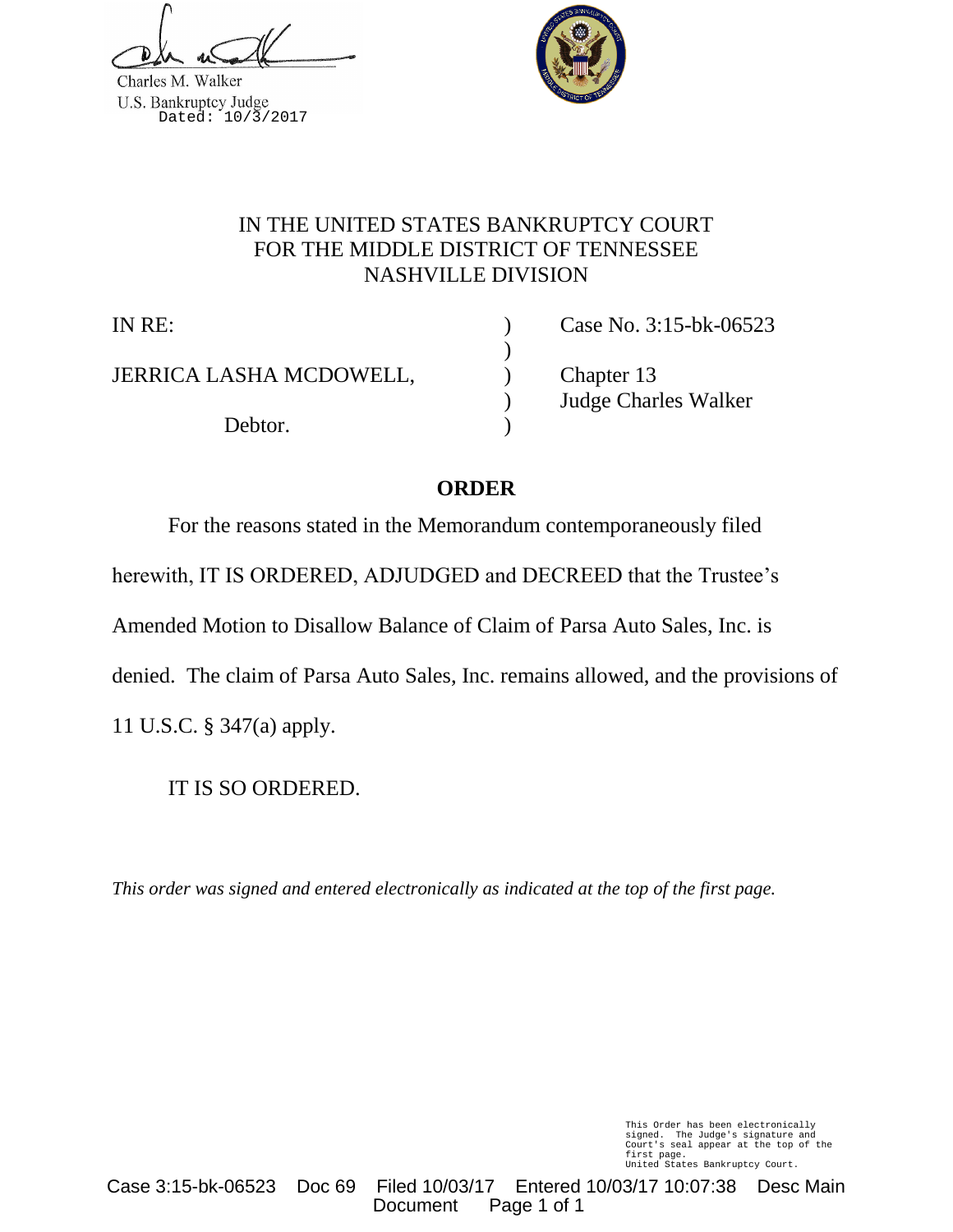Charles M. Walker U.S. Bankruptcy Judge<br>Dated: 10/3/2017



## IN THE UNITED STATES BANKRUPTCY COURT FOR THE MIDDLE DISTRICT OF TENNESSEE NASHVILLE DIVISION

l

JERRICA LASHA MCDOWELL, (Chapter 13)

Debtor.

IN RE: ) Case No. 3:15-bk-06523 ) Judge Charles Walker

## MEMORANDUM

)

This matter is before the Court on the Trustee's Motion to Disallow Balance of Claim of Parsa Auto Sales Inc. The Trustee filed his brief in support of the motion, and at the Court's request the United States Trustee also filed a brief, and for the reasons stated below, the Trustee's motion will be denied.

# Factual Background

Jerrica Lasha McDowell ("Debtor") filed for relief under Chapter 13<sup>1</sup> on September 15, 2015. Schedule D of their petition indicated \$10,222.38 in secured debt. Identified as a creditor holding a secured claim was Parsa Auto Sales, Inc. ("Parsa") in the amount of \$9,262.38. The Debtor also filed a Chapter 13 plan indicating she would pay to the Chapter 13 Trustee \$51 per week, for a total of \$19,095 over a 60-month period. Section 3.3 of the plan provided for monthly plan payments to Parsa of \$167.46, and total payment of \$10,047.60 reflecting the applicable 3.25% interest. On September 28, 2015, the Debtor filed an amended plan increasing the monthly payment to \$72.75 to account for insurance payments,

<sup>1</sup> 11 U.S.C. § 101 *ff*. Any reference to "chapter" or "section" or "the Code" is a reference to the Bankruptcy Code unless another reference is stated.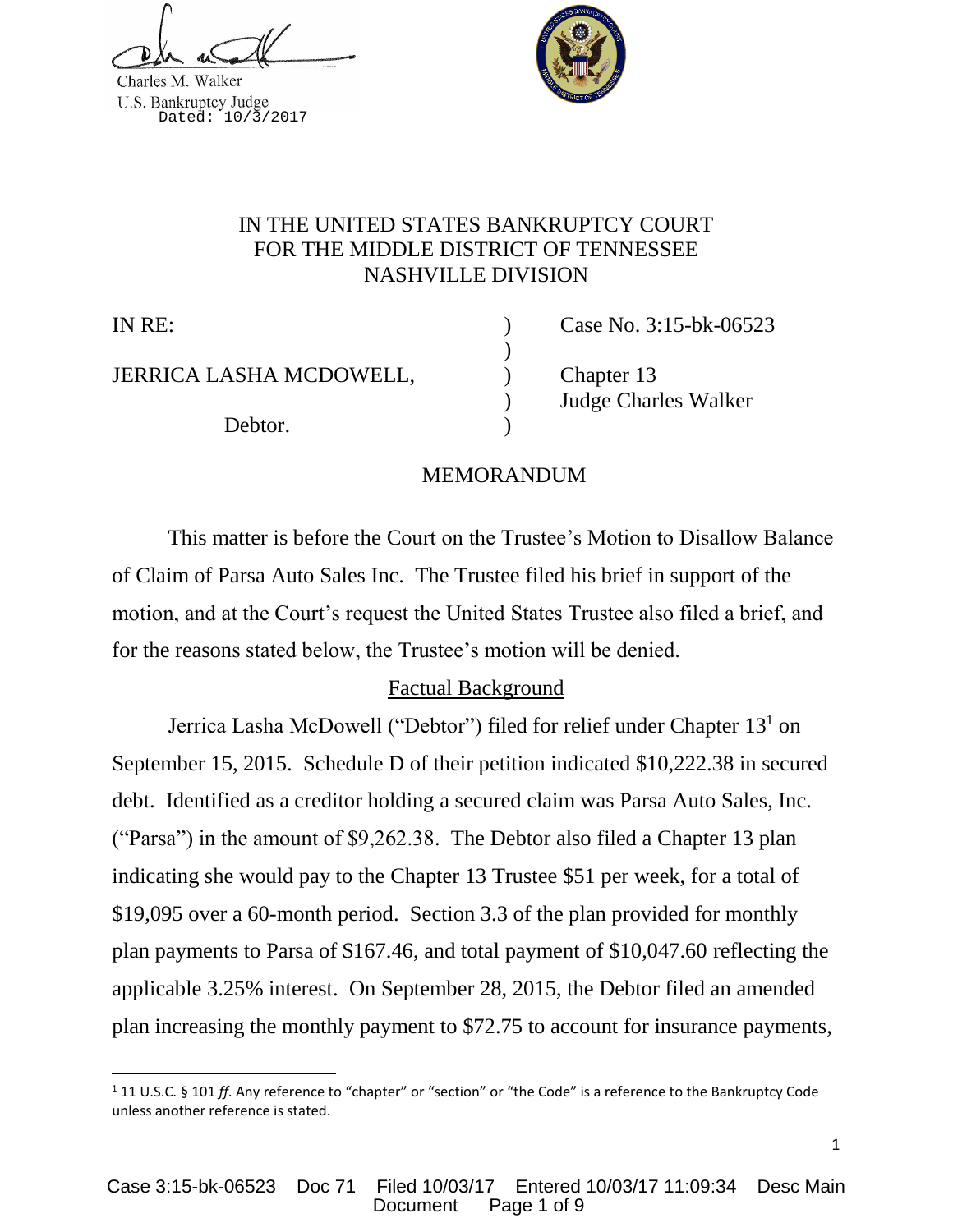but the amendment did not affect the payment to Parsa, but increased the plan base to \$19,500.

The order confirming the plan was entered on November 12, 2015 and the Trustee filed a Notice of Confirmation and Plan Terms stating Parsa's claim would be paid as a secured claim. Notice ECF No. 28. On February 9, 2016, the Debtor filed a proof of claim for Parsa in the amount of \$9,262.38, and on April 27, 2016, the Trustee filed a Notice of Intent to Pay Claims indicating Parsa would be paid 100% of its \$9,262.38 secured claim plus 3.25% interest. Notice ECF No. 41.

On November 11, 2016, the Trustee filed an adversary proceeding against Parsa seeking to avoid a preferential transfer, object to Parsa's claim, and modify the confirmed plan (No. 16-ap-90323). There, the Trustee alleged that the security instrument on which Parsa's claim rested was filed more than 30 days after it was executed, thereby making it subject to a  $\S 502(d)^2$  attack resulting in reclassification to an unsecured claim. The Trustee obtained a default judgment, and Parsa's claim was reclassified and treated as an unsecured claim to receive a 20% dividend.

On June 5, 2017, the Trustee filed a motion to disallow claim number 7 alleging Parsa had abandoned its claim by not providing a current address. On July 12, 2017, the Trustee amended his motion seeking the same relief.<sup>3</sup> Amended

 $\overline{a}$ 2

**<sup>(</sup>d)** Notwithstanding subsections (a) and (b) of this section, the court shall disallow any claim of any entity from which property is recoverable under section 542, 543, 550, or 553 of this title or that is a transferee of a transfer avoidable under section 522(f), 522(h), 544, 545, 547, 548, 549, or 724(a) of this title, unless such entity or transferee has paid the amount, or turned over any such property, for which such entity or transferee is liable under section 522(i), 542, 543, 550, or 553 of this title.

<sup>11</sup> U.S.C.A. § 502.

<sup>&</sup>lt;sup>3</sup> On July 10, 2017 an order erroneously submitted by the Trustee's office was entered as resolving the initial motion. The order identified Bell Auto Sales as the claimant. The order has been vacated by an order entered on October 3, 2017.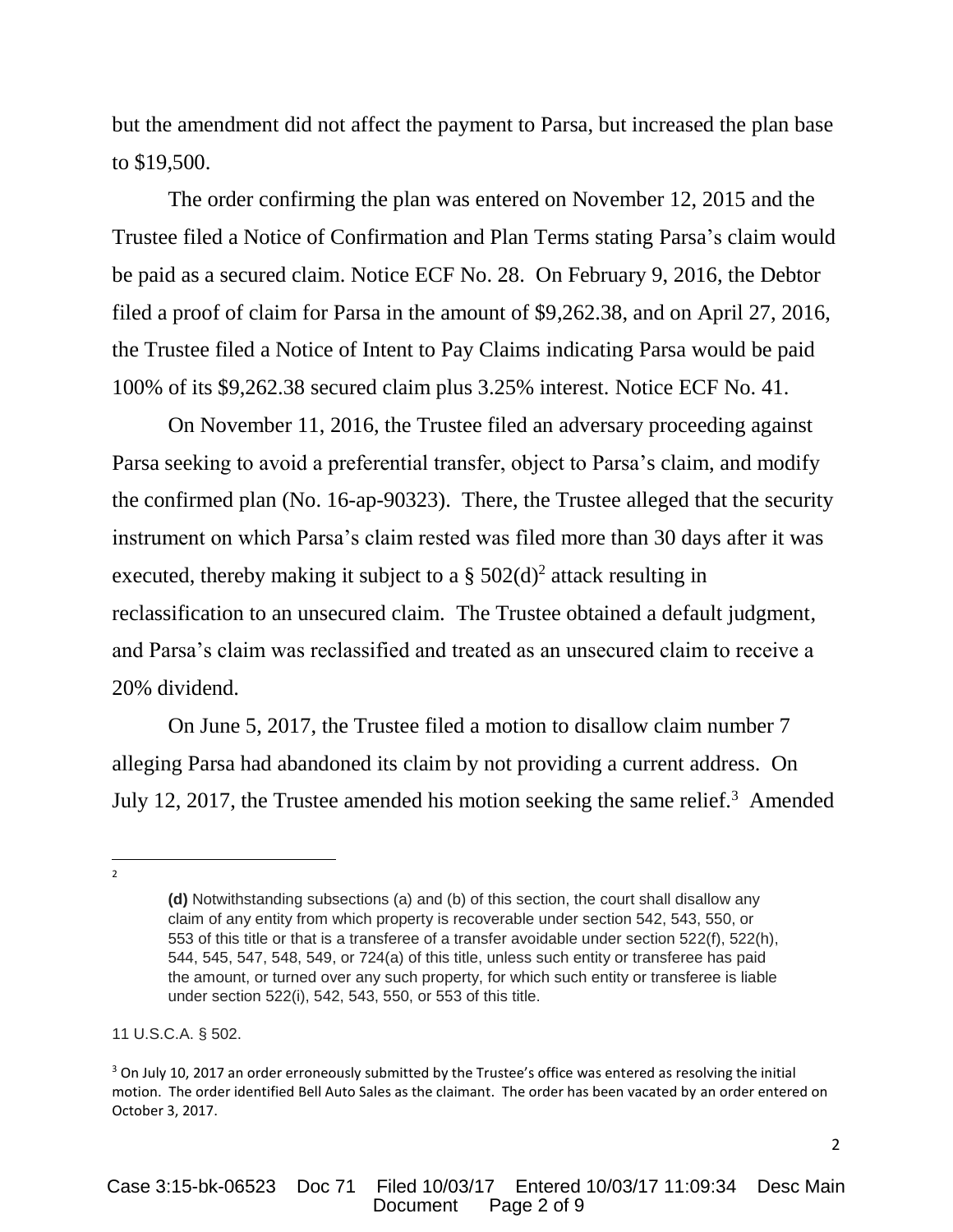Motion and Notice. ECF No. 57. The balance of the claim referred to in the motion was the amount of the original allowed claim – \$9,262.38. The basis for the "abandonment" alleged in the motion was the return of a check issued to Parsa, and the failure of the Trustee's office to determine the correct address for the claimant. The motion stated that the Trustee's office made an inquiry of the debtor's attorney, the phonebook directory, and directory assistance, and now seeks disallowance of the claim as abandoned after those avenues failed to disclose the correct address for Parsa. No legal authority or basis was referenced in the motion.

#### Statutory Predicate and Legal Standards

Although the Trustee fails to mention any legal basis for the relief requested in the motion, his brief in support relied heavily on Judge Paine's opinion in *In re Lee*, 189 B.R. 692 (Bankr. M.D. Tenn. 1995), wherein the Court analyzed the application of § 347(a) and § 502(j) to a nearly identical set of facts. In this case, as in *Lee*, the issues revolve around one particular fact: the failure of a creditor to negotiate a distribution check issued by the Chapter 13 Trustee pursuant to a confirmed Chapter 13 plan.

#### 11 U.S.C. § 347(a)

Funds held by a court for an owner that has failed to claim the funds, failed to negotiate payment of the funds, or cannot be located, are typically identified as unclaimed funds. A trustee must treat the funds associated with any uncashed checks as unclaimed property under § 347, and deposit them with the court to be held in trust for the party entitled to be paid. *In re Gettig Technologies, Inc*., No. 1:05-bk-06044-MDF, 2016 WL 836992 (Bankr. M.D. Pa. Mar. 3, 2016). Claim to such funds exists "in perpetuity, and the funds may be claimed at any time by the owner, a successor, or any other petitioner that proves a right to the funds." *Guide to Judiciary Policy,* Vol. 13, § 1010.50(a).

3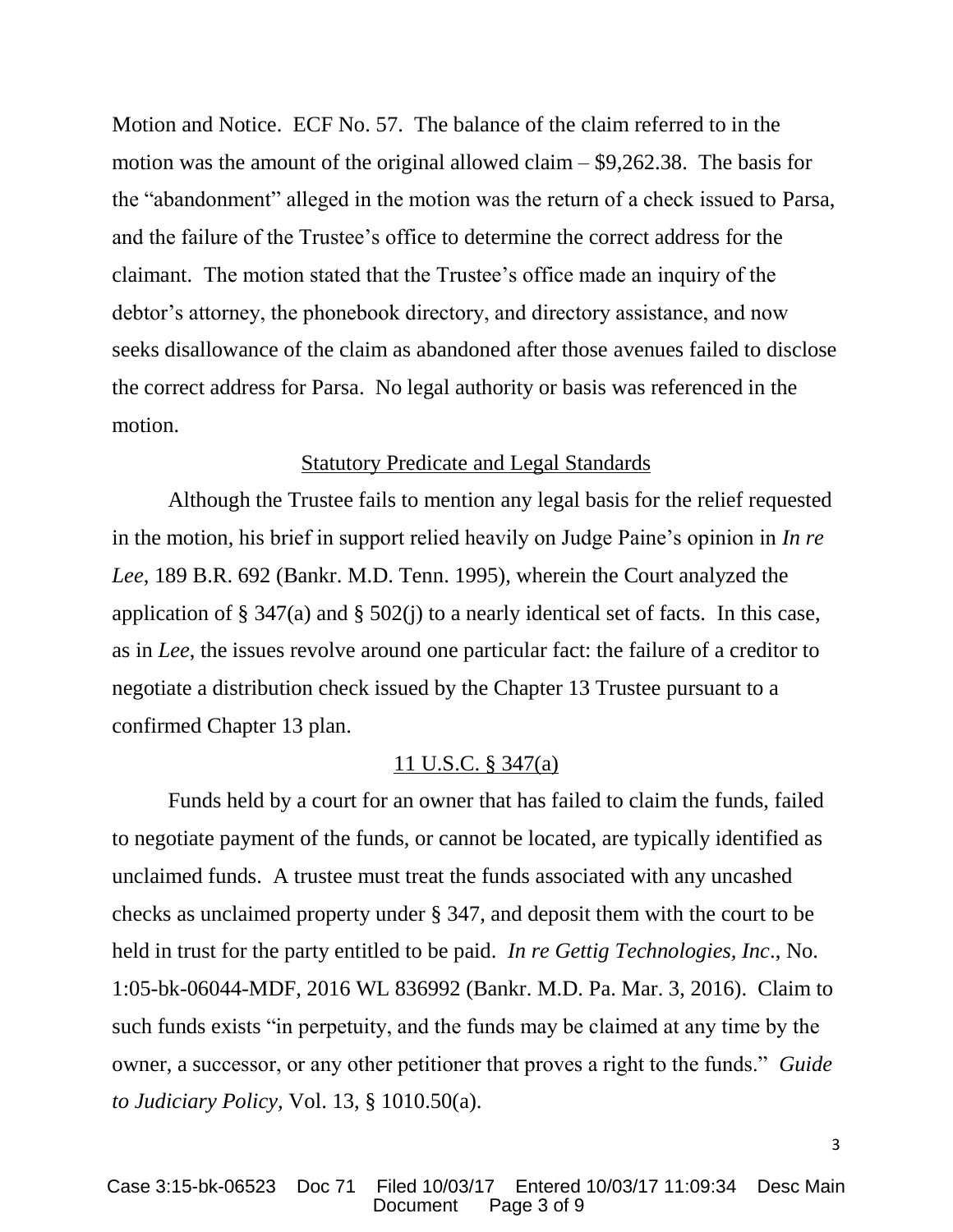Section 347(a) identifies and governs deposit and distribution of unclaimed funds in Chapter 13, as well as Chapters 7 and 12, cases:

Ninety days after the final distribution under section 726, 1226, or 1326 of this title in a case under chapter 7, 12, or 13 of this title, as the case may be, the trustee shall stop payment on any check remaining unpaid, and any remaining property of the estate shall be paid into the court and disposed of under chapter 129 of title 28.

Section 347 is unambiguous and clearly expresses Congress' intent that unclaimed funds are to be paid into the court to be held in trust for the claimant, and not redistributed to other creditors*. Gettig,* 2016 WL 836992 at \*3. *See also In re Transport Group, Inc*., No. 93-30015, 2007 WL 734817 (Bankr. W.D. Ky. Mar. 7, 2007).

### 28 U.S.C.A. § 2041

Because "an unlocated creditor has a property right in his or her distributive share of the funds of a bankruptcy estate," Chapter 129, combined with due process principles, governs the distribution of unclaimed funds via § 2041. *Leider v. United States Treasury Dep't*, 301 F.3d 1290, 1296 (Fed. Cir. 2002). Section 2041 provides as follows:

All moneys paid into any court of the United States, or received by the officers thereof, in any case pending or adjudicated in such court, shall be forthwith deposited with the Treasurer of the United States or a designated depositary, in the name and to the credit of such court.

This section shall not prevent the delivery of any such money to the rightful owners upon security, according to agreement of parties, under the direction of the court.

#### 28 U.S.C.A. § 2041

The bankruptcy court is charged with the duty of determining that an individual or entity claiming funds held by the Court as unclaimed funds is the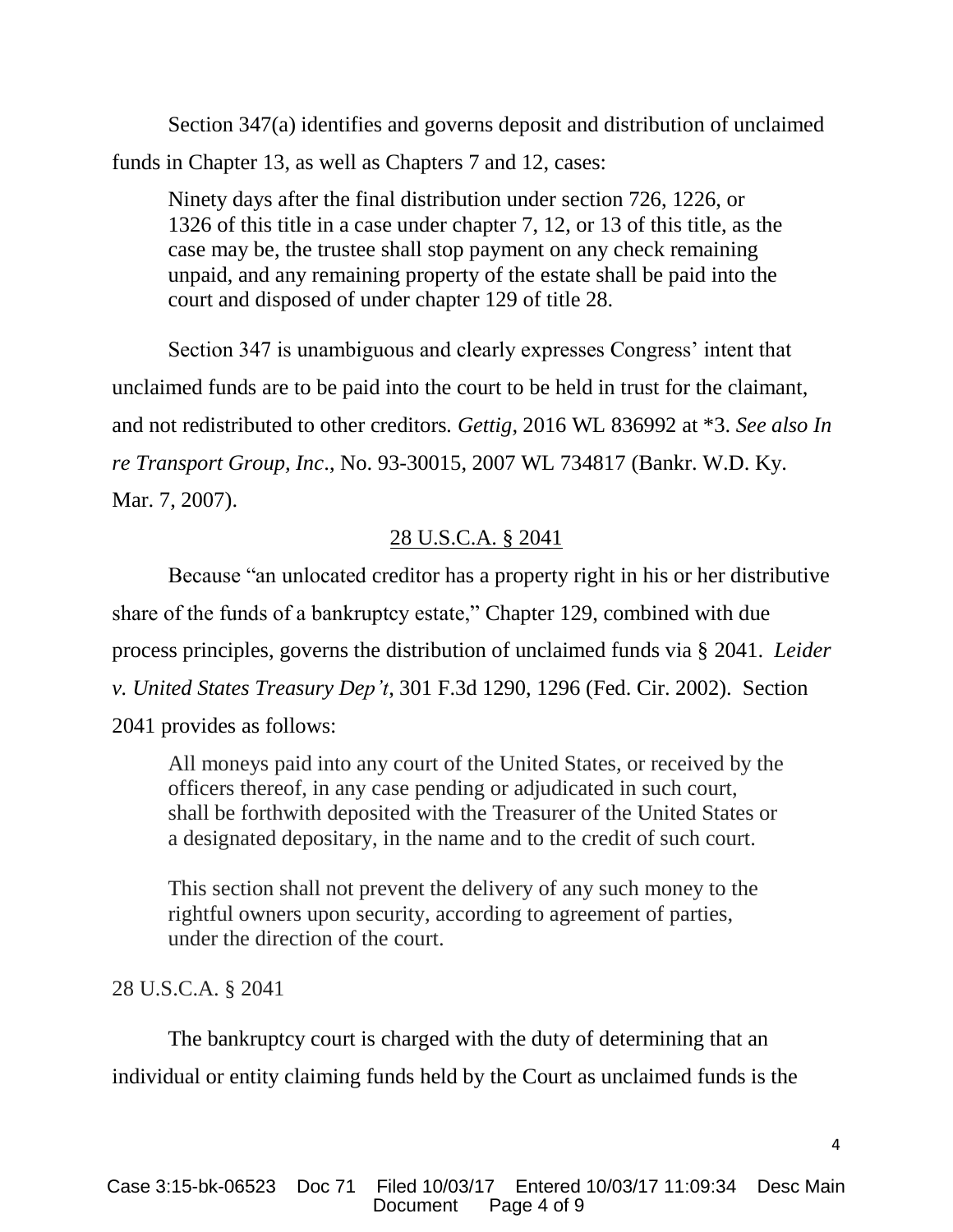rightful owner of the funds. *Id.*, *see also In re Scott*, 346 B.R. 557, 558 (Bankr. N.D. Ga. 2006).

### 11 U.S.C.A. § 502

Section 502(j) provides the legal standard for reconsideration of the allowance or disallowance of a claim at any point in a pending bankruptcy case. Section 502 provides, in relevant part:

**(j)** A claim that has been allowed or disallowed may be reconsidered for cause. A reconsidered claim may be allowed or disallowed according to the equities of the case. Reconsideration of a claim under this subsection does not affect the validity of any payment or transfer from the estate made to a holder of an allowed claim on account of such allowed claim that is not reconsidered, but if a reconsidered claim is allowed and is of the same class as such holder's claim, such holder may not receive any additional payment or transfer from the estate on account of such holder's allowed claim until the holder of such reconsidered and allowed claim receives payment on account of such claim proportionate in value to that already received by such other holder. This subsection does not alter or modify the trustee's right to recover from a creditor any excess payment or transfer made to such creditor.

11 U.S.C.A. § 502.

When a court reconsiders a claim, no matter at what juncture in a pending case, the court must weigh the following:

- a) the extent and reasonableness of any delay, or prejudice to any party in interest,
- b) the effect on efficient court administration, and
- c) the moving party's good faith.

*Fryer v. Easy Money Title Pawn, Inc. (In re Fryer)*, 172 B.R. 1020, 1024 (Bankr. S.D. Ga. 1994), citing *Sentry Fin. Serv. Corp. v. Pitrat (In re Resources Reclamation Corp. of Am.,* 34 B.R. 771 (B.A.P. 9th Cir. 1983); *Johnson v.*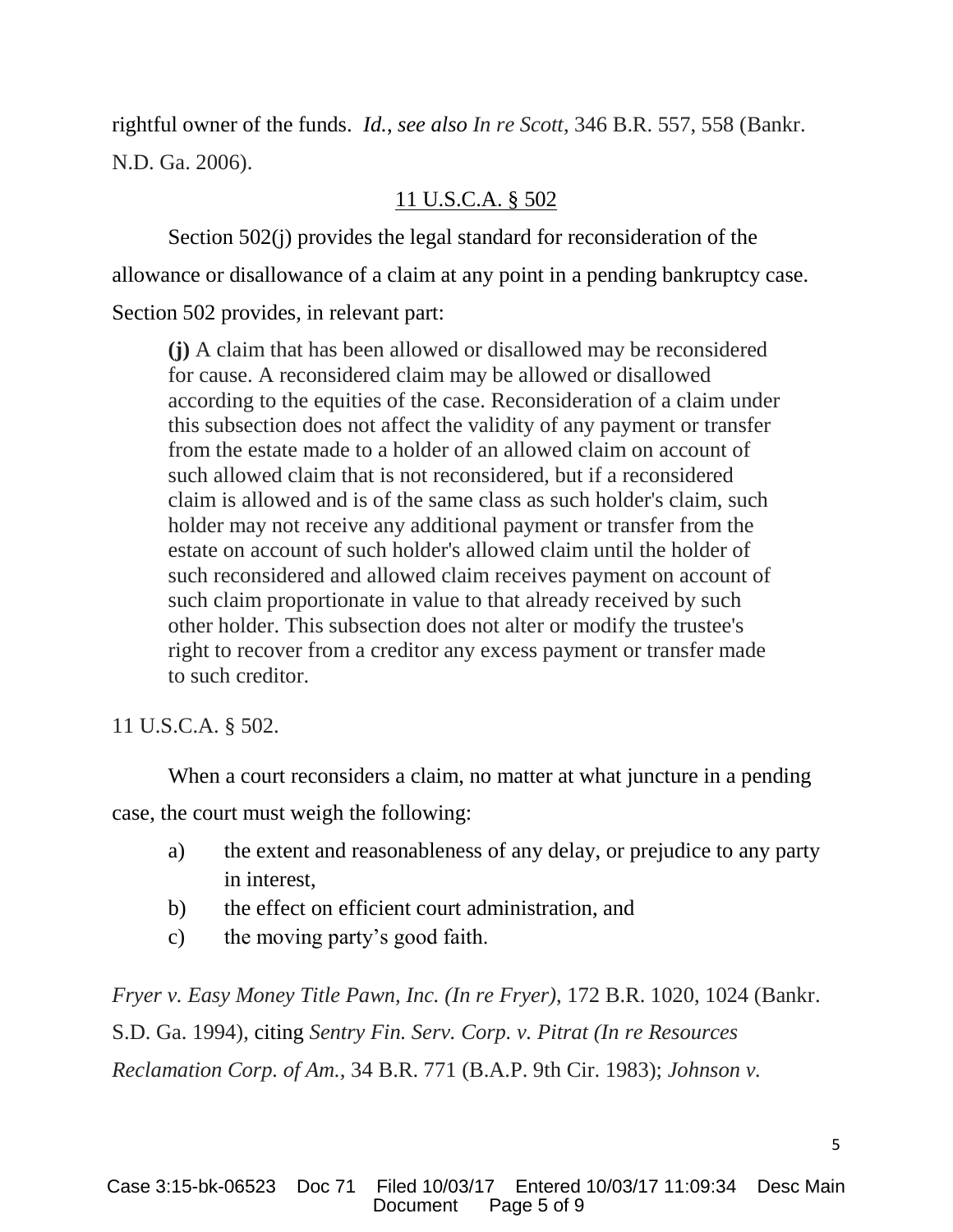*Farmers Furniture Co.* (*In re Johnson*), No. 87–10284, 1990 WL 605089 (Bankr. S.D. Ga. Aug. 21, 1990).

#### FED. R. BANKR. P. 3008

Federal Rule of Bankruptcy Procedure 3008 provides the procedural requirements for reconsideration of the allowance or disallowance of a claim at any point before a case is closed:

A party in interest may move for reconsideration of an order allowing or disallowing a claim against the estate. The court after a hearing on notice shall enter an appropriate order.

Congress, when considering this rule, emphasized the importance of notice when reversing a previous properly noticed order:

#### *Advisory Committee Note 1983*

If a motion to reconsider is granted, notice and hearing must be afforded to parties in interest before the previous action in the claim taken in respect to the claim may be vacated or modified.

#### *In re Lee*

In *Lee*, as in this case, the final distribution had not been made. The court found that § 347(a) did not apply to a check returned prior to the final distribution, only to checks that remain unnegotiated after 90 days following final plan distribution. *Lee*, 189 B.R. at 696. Therefore, the check did not represent unclaimed funds subject to deposit in the name of the creditor. The Trustee then asserted that the creditor had abandoned its allowed claim by not advising the Trustee or the court of a viable address, thereby making the allowance of the claim reviewable under § 502(j).

Judge Paine provided an analysis of two of the three considerations in a § 502(j) review, specifically, efficiency of court administration and the Trustee's good faith in bringing the motion. *Supra* p.5. The allowed claim was found to be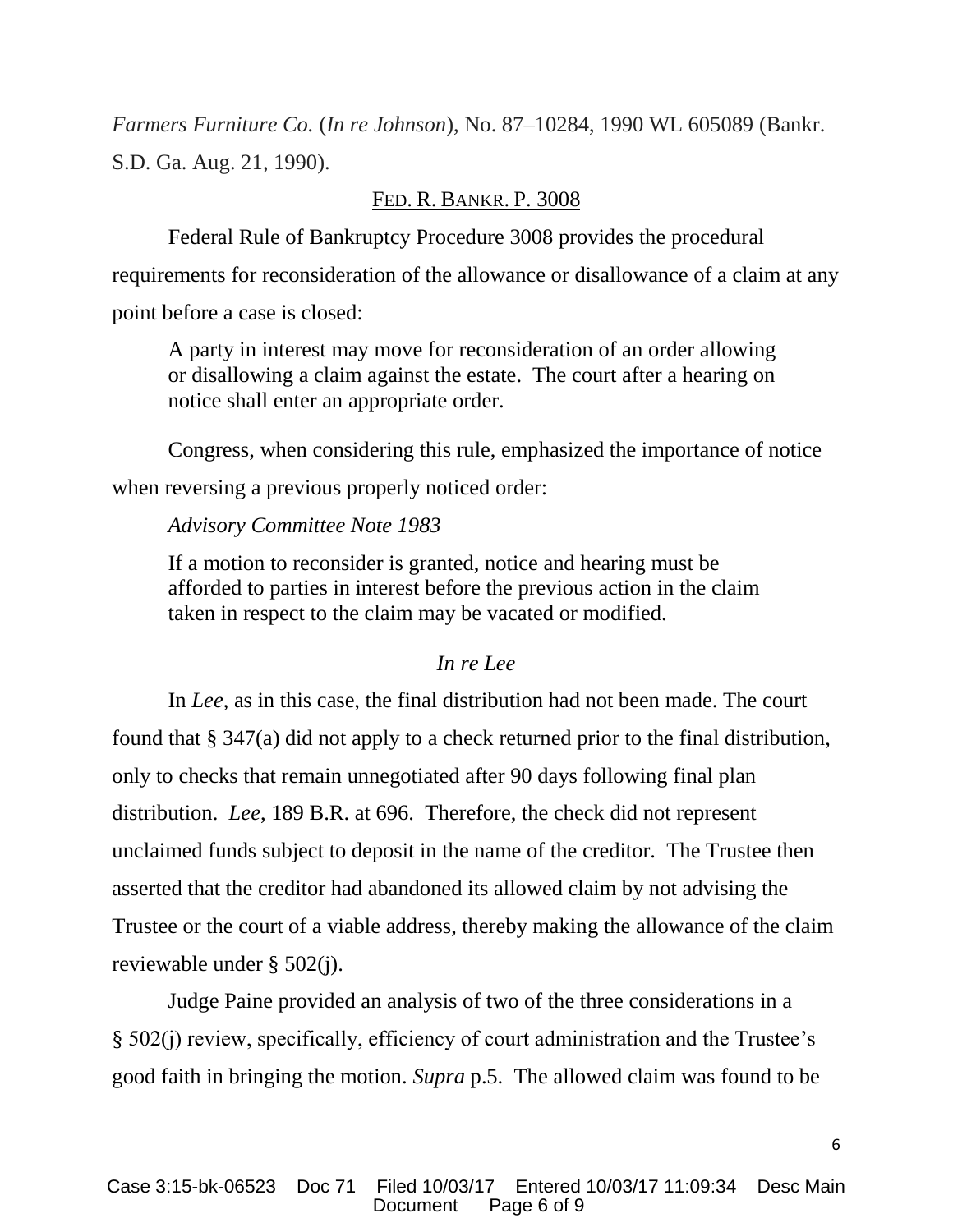disallowed because the Trustee asserted efficient court administration as the basis for the motion, and this assertion demonstrated his good faith in bringing the motion.

#### Discussion

The Trustee relies solely on the reasoning in *Lee,* and this Court finds the reasoning in *Lee* to be flawed. Under the *Lee* interpretation, § 347(a) is only applicable to the final distribution check under a Chapter 13 plan. Judge Paine defines the final distribution as the final payment made before the Trustee closes the case. No distinction is made between all other distribution checks and the final distribution check. This, of course, begs the question: What makes the final distribution check different than the other distribution checks, if the failure to provide a current address is the basis for disallowance?

If Congress intended that all claims wherein a disbursement check is not negotiated should be deemed disallowed *except* where the final distribution check remains unnegotiated, it would have stated so in the statute. Instead, what Congress said was that *any* disbursement check remaining unnegotiated 90 days after the final distribution, shall be deposited into the Court's registry. Thus, the Code provides for this exact situation.

Section 347(a) is as straightforward as it gets. If a creditor does not negotiate a check, and that check remains uncashed 90 days after the final distribution, the funds represented by that check are deemed unclaimed funds and are to be deposited into the Court's registry in trust for the creditor. Period. The funds belong to the claimant holding an allowed claim. Here, the Trustee made payment on Parsa's claim because it was an allowed claim. The Trustee issued a check and it was returned for an insufficient address. This is the exact scenario Congress obviously envisioned when enacting § 347(a).

7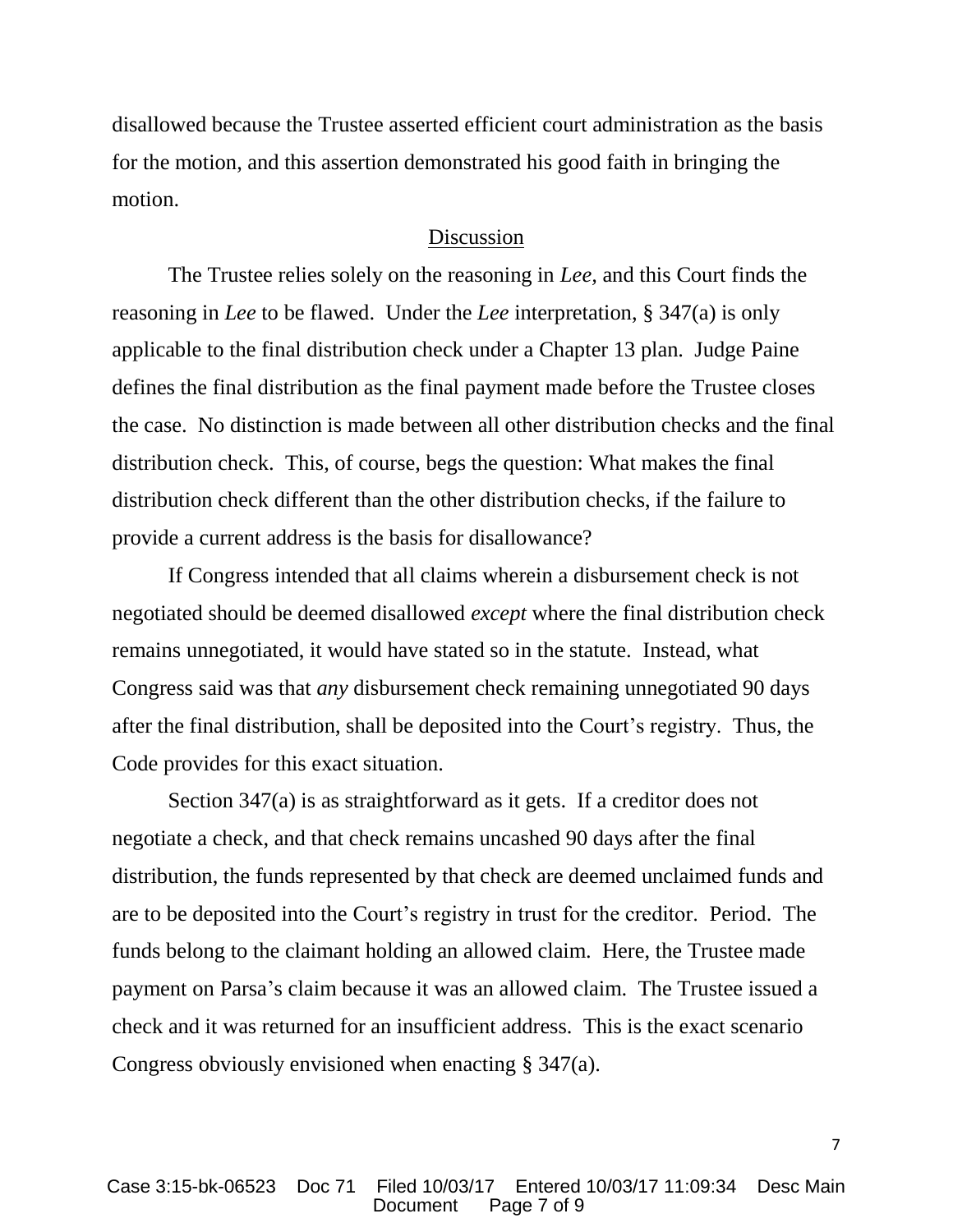The Trustee contends that the return of the disbursement check subjects the underlying allowed claim to reconsideration under § 502(j) pursuant to the reasoning in *Lee*. Although this contention is misplaced because these are clearly unclaimed funds, *Lee* is a ruling from this district and distinction is necessary in order to establish a clearer and more current edict going forward in these instances.

When a party is urging reconsideration of an order allowing a claim, the court must consider the significance of any delay, or prejudice to any party in interest, the effect on efficient court administration, and the moving party's good faith. *Fryer*, 172 B.R. at 1024. In *Lee*, the court appeared to give no weight to the first factor, instead skipping to a finding that efficient court administration was the most important factor, and the Trustee's reliance on that factor evidenced the Trustee's good faith in bringing the motion. Nowhere did the Trustee, or the court, indicate just how the efficiency of the court would be effected by disallowance of the claim for failure to provide a new mailing address.

Even if § 502(j) applied in this case, application of the reconsideration factors weigh in favor of the claim remaining allowed.

The first factor, and the one that far outweighs the others, is the prejudice to a party. We have established that an unlocated creditor has a property right to the funds distributed under a bankruptcy plan. Elevating the prejudice is the lack of notice. Congress clearly considered notice essential in this process. *See* Fed. R. Bankr. P. 3008, Advisory Committee Note (1983), *supra*. Stripping a creditor of an allowed claim with no notice evidences a substantial prejudice to a property right, and the weight of that prejudice is far superior to the other considerations in this analysis.

Efficiency of court administration is actually unaffected by the allowance or disallowance of the Parsa's claim. The Court does not issue the plan distribution checks. The Court, pursuant to federal law, maintains a registry for the specific

8